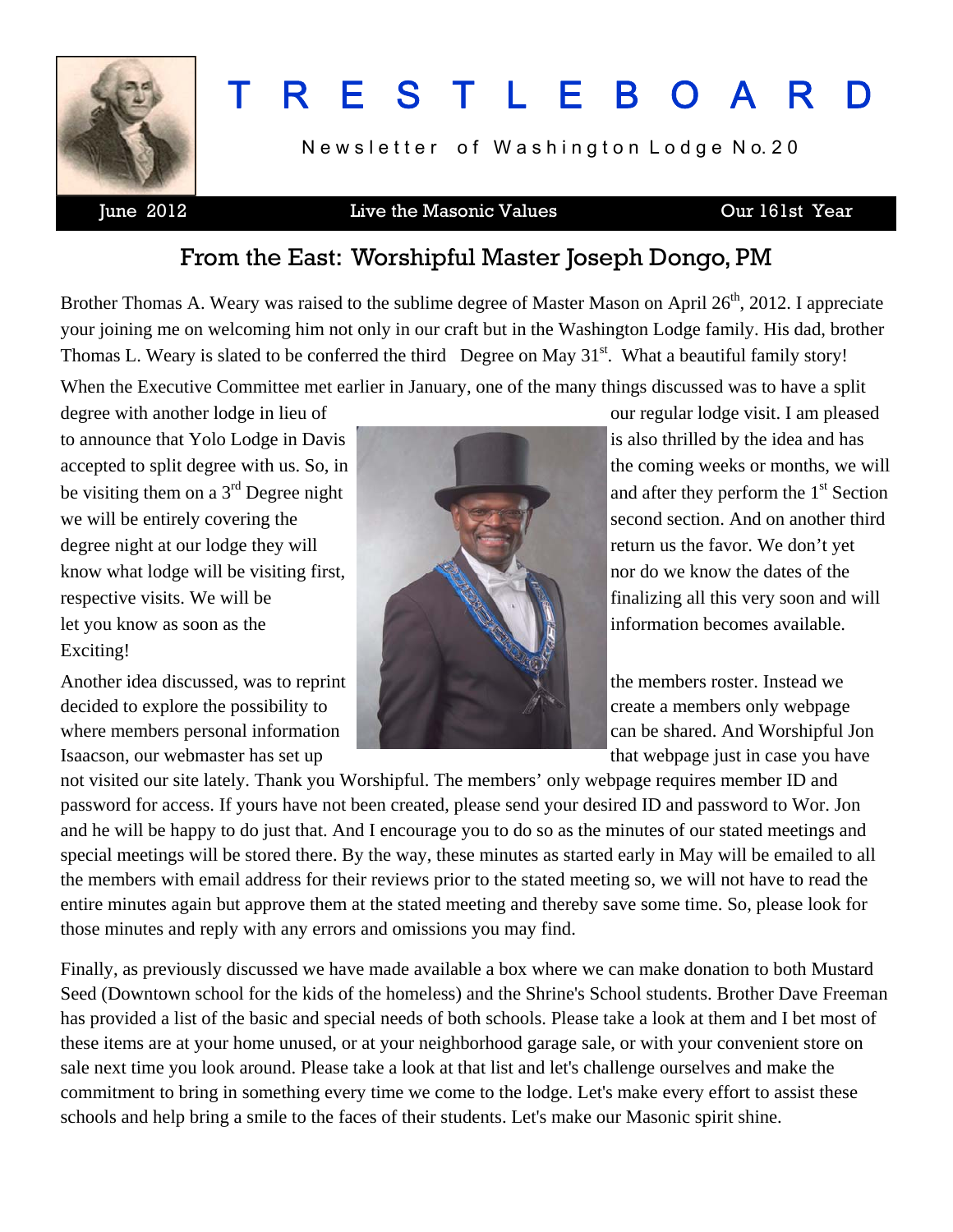### **Washington Lodge #20 2012 Officers**

#### **Master: Joseph K. Dongo, PM**

 Senior Warden Juan C. Faranda Junior Warden Daniel J. Dailey Treasurer **Eric W. Hixson, PM**  Secretary Jon R. Isaacson, PM Chaplain Richard A. Wilson, PM Senior Deacon Victor U Sanchez Junior Deacon Joseph D. Basham Marshal **Alexander C. Chompff** Senior Steward David C. Huez Junior Steward Joseph S. Goode Tiler Floyd R. Tritt Officer's Coach Eric Hixson, PM Candidate's Head Coach Alexander C. Chompff Officers Coach Emeritus Ray W. Lenau, PM Inspector District 414 Bill Miklos, PM Ambassador Dave Freeman Orator Jed Van Wagner

Address lodge correspondence to: Jon R. Isaacson, PM, Secretary Washington Lodge No. 20 P.O. Box 221788, Sacramento, CA 95822 Email: secretary@washingtonlodge20.org

Washington Lodge Website: http://www.washingtonlodge20.org Jon R. Isaacson, PM - Webmaster

The Washington Lodge **Trestleboard** is published monthly Victor U. Sanchez, Editor Dave Freeman, Grammarian Send articles for publication to: Victor U Sanchez at Email: panache3029@sbcglobal.net

**Get your copy of the monthly Trestleboard on-line! Help us help the environment and the Lodge!** 

### *Adopt-A-Freeway Program No clean up scheduled*



### From the West

Juan C. Faranda, Sr. Warden

Greetings from the West

We are half way into the Masonic year. By June all the officers should be ready to advance to the next chair. So far, we are having an excellent year with the Degrees.

#### **Qualifications of Candidates**

What are the qualifications for Masonic candidates?

There are two types, internal and external. The internal qualification have been listed under the heading "Internal Qualification". The external qualification are five: Moral, Religious, Physical, Mental, and Political. Morally, the candidate must faithfully observe the Moral Law, and lead a virtuous life; Religiously, he must believe in the existence of a Supreme Deity, and must be yielded to his superintending power and divine providences, and he must believe in the immortality of the soul and a future resurrection into eternal life; Physically, he must be a man, free born, of lawful age , sound in body and limb, and not in his dotage; Mentally, he must be intelligent, capable of comprehending the profound truths and tenets of the Order; Politically, he must adhere to the principles of freedom and individual liberty of conscience, and be faithful in all civic duties.

#### **SAY "YES" TO** PAPER**LESS TRESTLEBOARD**

Wouldn't you prefer to receive your Trestleboard by e-mail? Please send your e-mail and name to : [secretary@washingtonlodge20.org](mailto:secretary@washingtonlodge20.org)

> **Stated Meeting Thursday, June 7, 2012 5:00 PM Social 6:00 PM Dinner**

> > **7:00 PM Stated Meeting**

#### **RSVP by June 5, 2012 (888) 828-4476**

**"Waste Not, Want Not"**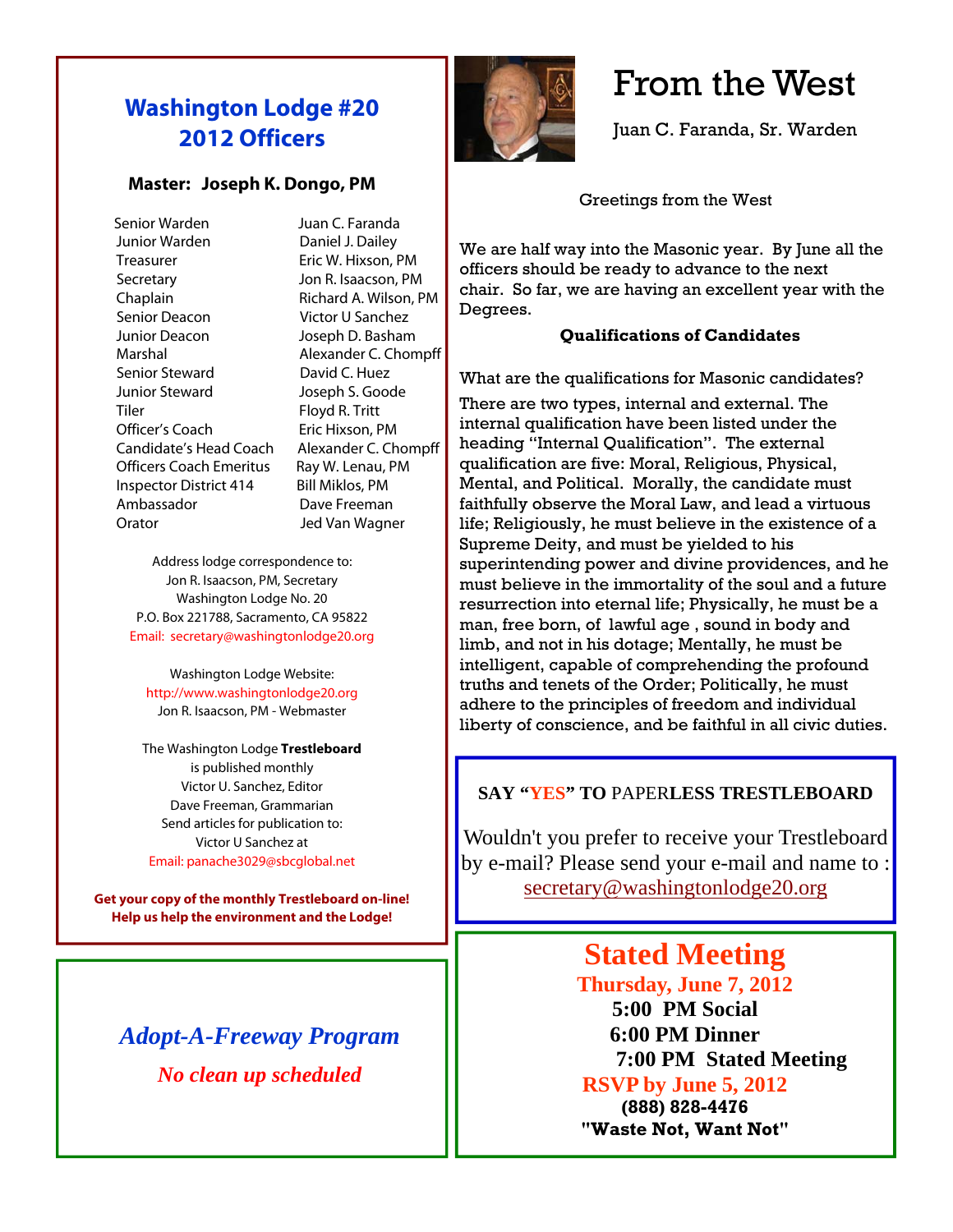#### **Joe Basham, Junior Deacon**

My name is Joe Basham and I'm the Junior Deacon of Washington Lodge #20. I was raised on December 04,

2010 and was asked to sit in the year.



1964 to Rosemary and

Donald Basham. My father was a police officer with the Pasadena Police Department. Shortly after my birth, my father was selected to attend the California Highway Patrol (CHP) Academy. After he graduated from the academy, we moved to Roseville, California and my father worked Northern Sacramento County as a CHP Motor Officer.

In 1970, my father was promoted to the rank of Sergeant and transferred to Humboldt County. My family moved to the small town of Mckinleyville, were I attended first, second and third grades.

After my parents separated, my mother, sister and I moved to Modesto, California to live with my grandparents. We lived there for the next two years and after my mother re-married and we moved to Sacramento, I have been here ever since. After I graduated from John F. Kennedy High School in 1983, I attended Sacramento City College while working at Corti Brothers grocery store on Folsom Blvd.

In April of 1987 I was selected to attend the Sacramento County Sheriff's Academy and after graduation I started my career at the Main Jail in downtown Sacramento. I have been with the Sheriff's Department for 25 years and I have worked several different assignments over the years. Some of the assignments I enjoyed the most were Patrol, Canine Handler, Motor Officer and Motor Sergeant. I am currently on loan to the California Emergency Management Agency (Cal EMA) Training and Exercise Division as a Law Enforcement Subject Matter Expert, assisting with Exercise planning and design.

I look forward to working with each and every one of you and making 2012 a great Masonic year.





## From the South

#### Daniel J. Dailey, Jr. Warden

May brought us the pleasure to initiate three new Masons into Washington Lodge. On May 10<sup>th</sup> the Brethren of Washington Lodge conferred the 1<sup>st</sup> Degree of Masonry on Mr. Joseph Wallach and Mr. Patrick Malley. On May 24 we conferred the 1<sup>st</sup> Degree of Masonry on Mr. Luis Montero. The degrees, both evenings, were accomplished by our own members. Several were taking part in their opportunity to sit in a chair and participate as an officer instead of a candidate. It was refreshing to see new faces in the line, their work was outstanding.

Speaking of new Masons, it looks like we have several more applications in progress. We will have a busy summer season ahead of us as we initiate these new candidates. Remember, their first experience in Masonry is the conferral of the First Degree. The work we do and the memory we provide will set the tone for their future Masonic journey. Help show our new brothers how much we care about them by making an effort to be there for the degrees. A large turnout of sideliners shows the strength and unity of our Lodge.

On a sad note, Brother Alex Chompff informed the Lodge that he will soon be moving from the Sacramento area. Alex has been instrumental to the success of Washington Lodge #20 as the head candidate's coach and Marshall. He had recently begun filling in as Junior Warden to allow me to work from the East in the  $1<sup>st</sup>$  degree. While Alex will be sorely missed by Washington Lodge, we wish Alex and his family God Speed and the best of success in their new adventure.

#### **MASONIC FAMILY TRI-TIP BBQ PICNIC**

Come out and enjoy an afternoon with your fellow

Brothers and their families.

**Date:** Saturday, July 14<sup>th</sup>, 2012.

**Location:** Elk Grove Regional Park

**Starting at 11:00 AM** until you cannot eat any more of Bro. Brian Schoenborn's famous smoked Tri-Tip

Call (888) 828-4476 by July 10th, 2012, to make your reservations, mention "PicNic"

#### **June SCHEDULE**

 June 7, 2012: Stated Meeting June 13 2012: Fellowship and Masonic Education June 14, 2012: Double 1<sup>st</sup> Degree June 21, 2012: 2nd Degree, Bro. Denny Carlson

 $\boldsymbol{\epsilon}$ 

June 28, 2012: 3rd Degree Bro. Jason Henderson